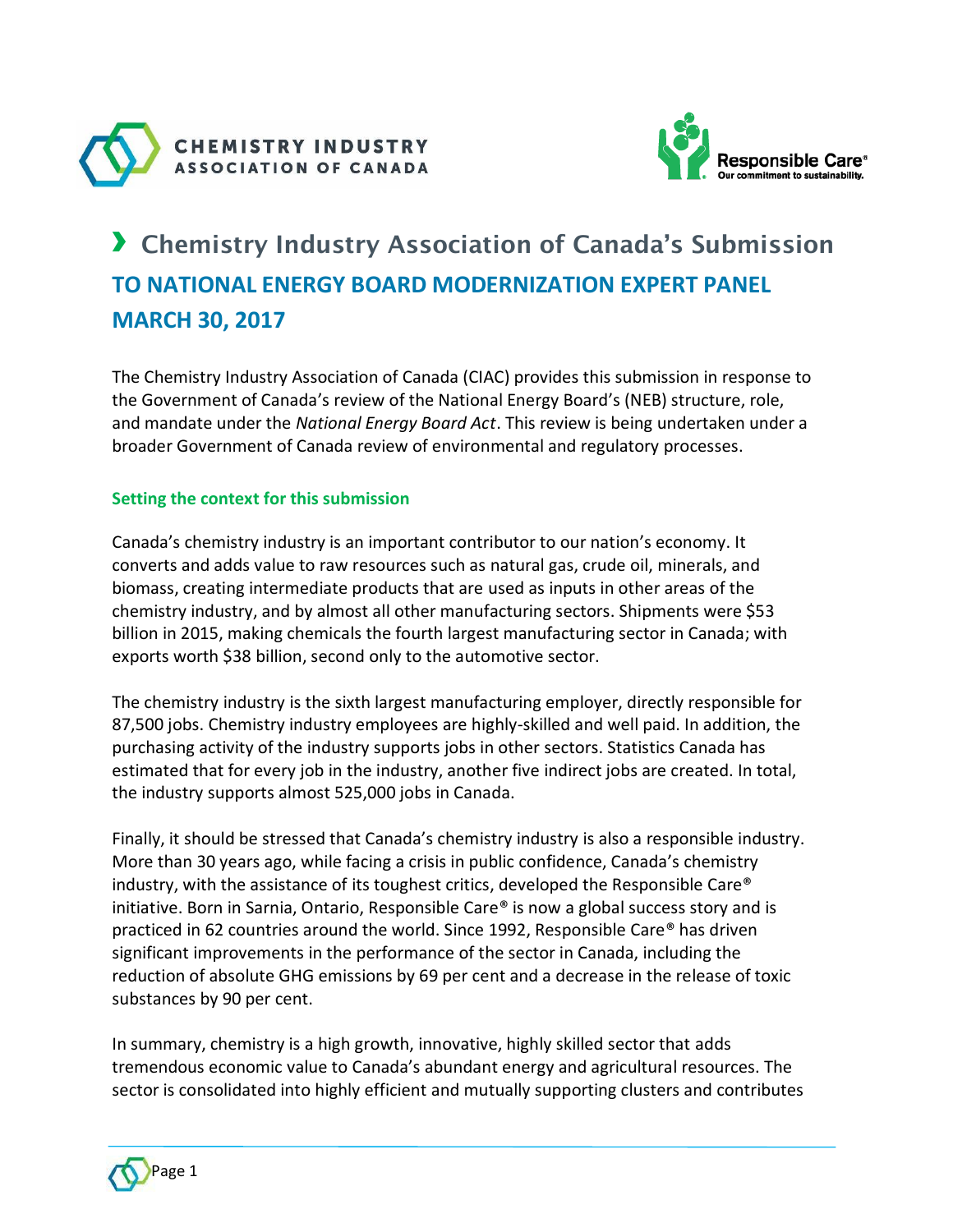key solutions to Canada and the world's most pressing issues. The sector also has a tremendous track record in terms of providing high wages and consistent environmental performance across the entire business cycle while also having the potential to attract significant investment growth in the future.

## **The Opportunity for Chemistry Sector Investments in North America**

North American development of shale gas resources has resulted in natural gas prices that are among the lowest in the world. This is important to petrochemical companies because natural gas is both a source of energy and, more importantly, a primary source of feedstock. In most other parts of the world, petrochemicals are derived from more carbonintensive crude oil and coal.

This being said, Canada's chemistry industry comprises only 1 per cent of the U.S. \$5.2 trillion global chemistry industry, and we must work hard to attract international investment. The American Chemistry Council estimates that U.S. \$175 billion in new chemistry industry investments are announced or underway in North America, driven largely by the shale gas phenomenon. Only a small share (perhaps 1 per cent - 3 per cent compared to historical 10 per cent) of this investment is happening in Canada – but we believe there is strong potential to attract a much larger share. But doing so will require that all investment decision factors be made as attractive as possible.

## **Robust Energy Transportation Infrastructure Key to Chemistry Sector Growth in Canada**

In this regard, the Canadian economy generally, and the chemical manufacturing sector specifically, relies on robust energy transportation infrastructure to underpin resource development and production that in turn generates and transports the feedstock required by the chemistry industry to maintain and grow our sector in Canada. There should be no question that Canadians derive significant benefit from the reliable and safe pipeline infrastructure that is in place across this country. There should also be no question about Canada's long-standing record of science-based, objective assessment and decision making under the NEB that has allowed this country to develop our world class energy reserves in the national public interest in a sustainable way.

At a time when our traditional customer for oil and gas exports has become our competitor, it becomes essential that our pipeline networks expand, allowing Canada's resources to reach new markets and new customers in a timely and predictable manner. The goal of this review should be to further enhance the strong regulatory frameworks currently in place in Canada that allow for orderly and sustainable growth of the nation's natural resource endowments in the national public interest – a balance of economic, environmental, and social interests.

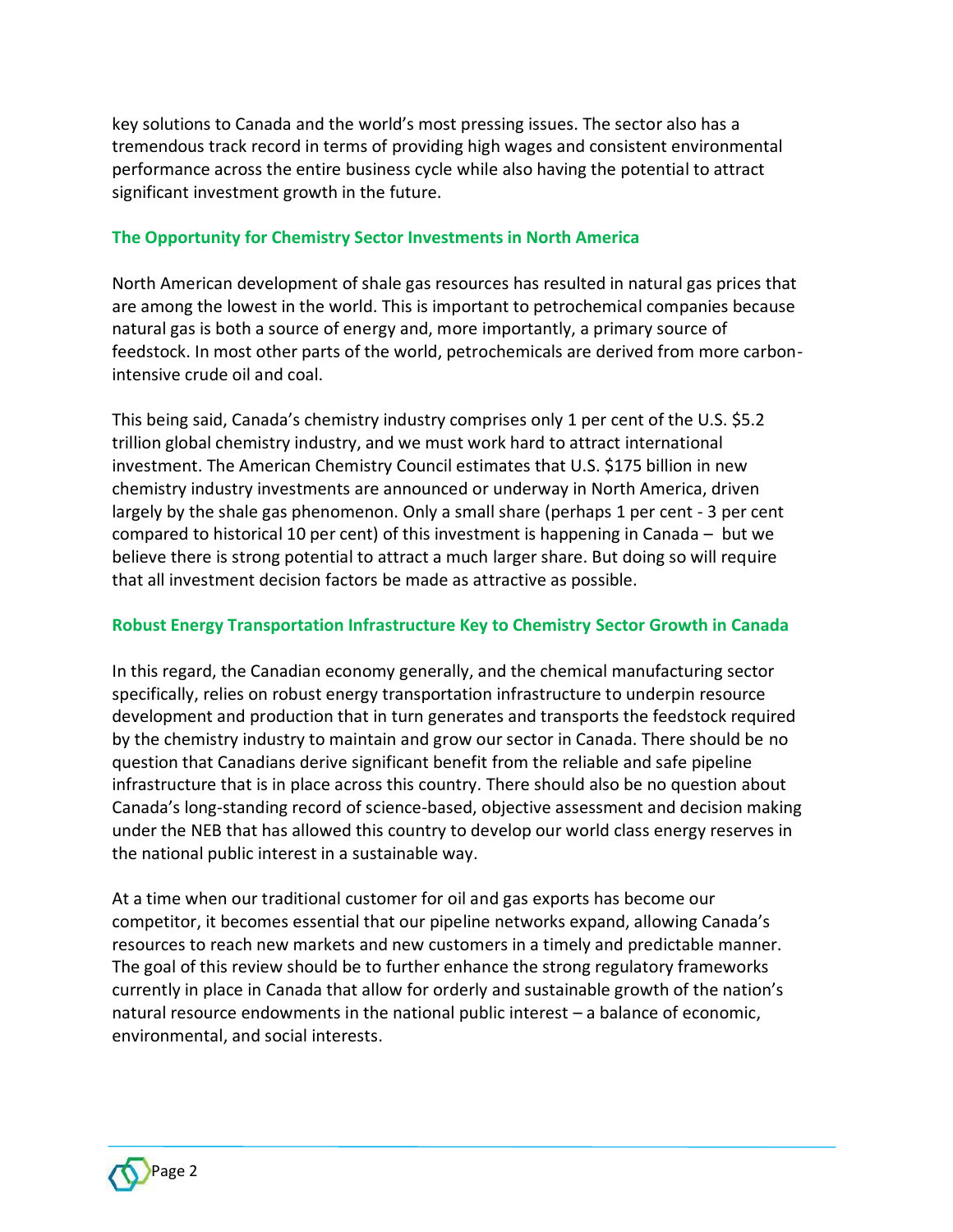### **CIAC Comments to NEB Modernization Expert PANEL**

The following are comments specific to certain discussion papers published on the NEB Modernization website for public consideration and comment and fall under the Expert Panel Terms of Reference.

#### **Governance**

• Parliament has the responsibility to develop broad public policy positions for the good of the nation. The NEB, in making its public interest determination, should continue to follow the legislative direction set out by Parliament in the *National Energy Board Act*. The permitting process should not be the forum for public policy debate, and such debates should not be allowed to delay timely adjudication of project applications. Relevant public policy should be known to applicants in advance of filing their applications.

#### **Mandate**

- The degree to which decision-making takes account of upstream factors (such as the method of extraction of oil and gas that is subsequently supplied to the pipeline system) needs to be carefully considered. If the approvals process is looking at such factors as oil sands production in considering an application for a pipeline to transport any and all product, why wouldn't the overall benefits to downstream industry and to the social and economic well-being of the broader economy also be considered (e. g., tax revenues, impacts on the viability and future growth of dependent sectors such as petrochemicals)?
- The NEB, along with Statistics Canada, is one of the premier data collection agencies within the federal government. The NEB routinely collects excellent quality data on energy supply and demand and has the unique authority to request data in this very broad subject area. Data collection is an integral part of developing supply and demand forecasts for energy products and can be of significant value to manufacturing sectors like chemical, fertilizer and petrochemical producers who turn Canada's raw resources into value-added products, as well as midstream infrastructure sectors like pipeline and rail companies who transport both raw and finished products to the market, when making investment decisions. CIAC members and CIAC itself routinely participate in the NEB's data collection efforts and comments on preliminary results of specific studies. Through this process, CIAC and its members gain a better understanding of developing trends in Canada's energy sector, information which also informs larger public policy debates that have implications for industrial development and the pace of economic growth for Canada. In CIAC's view, the NEB's data collection and reporting expertise is a positive and necessary contribution to evidence-based public policy development in Canada. With a view to improving transparency and increasing opportunity for